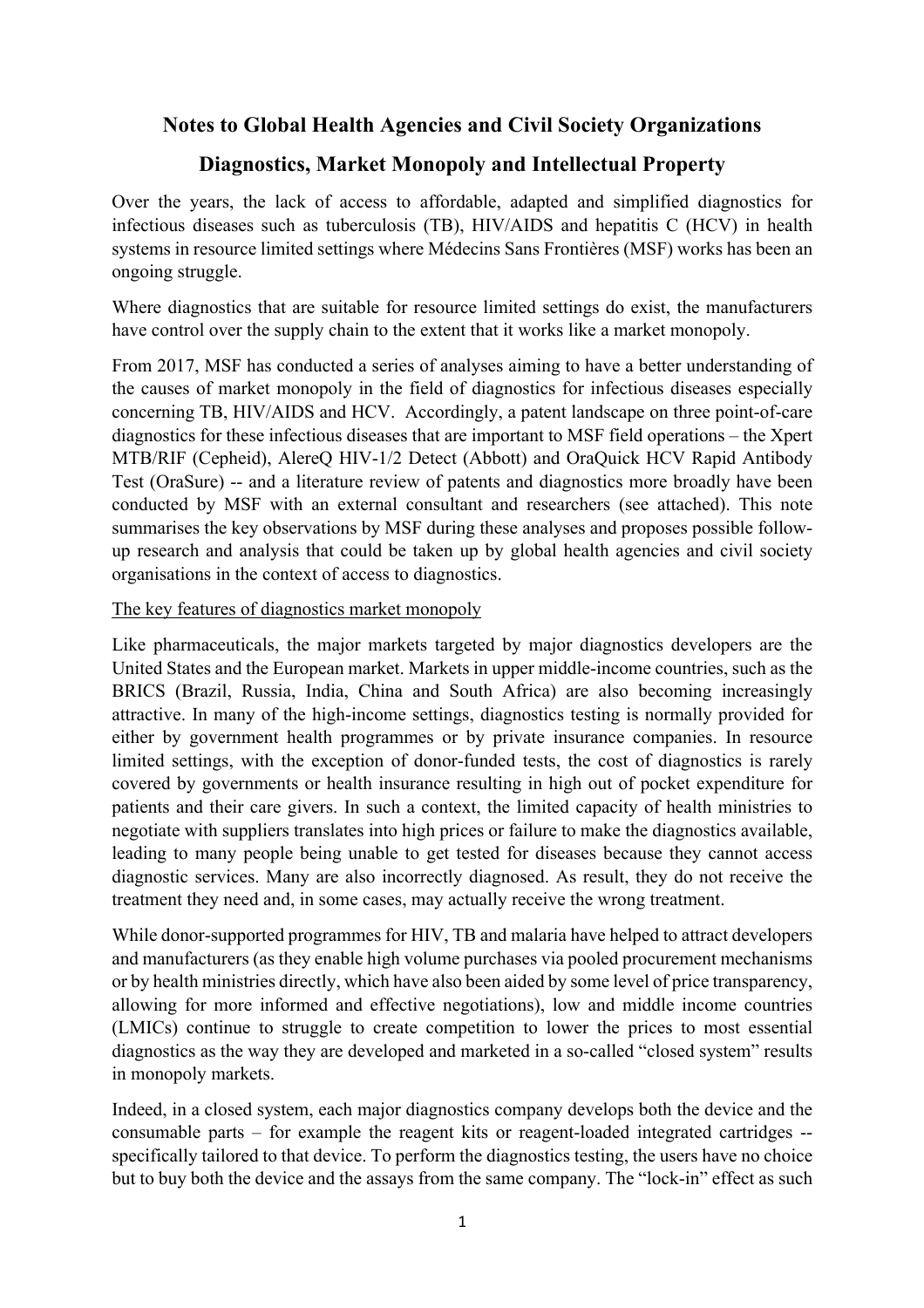makes it difficult to switch only the cartridges or the device produced by other companies without switching the entire system. Sometimes companies license in hardware, software or reagents from other companies but still retain the closed system. Occasionally a semi-open system exists whereby companies allow assay developers to use their base system of instrumentation and, where applicable, cartridge moulding and interoperability with the instrumentation, but this is typically only for assays that they are not interested in developing internally due to low profit margins (e.g. for outbreak pathogens). To date, outside of reference laboratories staffed with highly trained scientists offering a few "home-brew" lab-based assays for pathogens where commercial assays are lacking, **no truly open systems exist for clinical diagnoses**. In addition, diagnostics companies normally only provide maintenance services to new modes of machines. When new machines come in bundles with newly designed cartridges that are no longer compatible with the old machines, the users may have to replace the entire system too. In addition to the effects of the closed systems, exclusive and restrictive licensing agreements between companies and between suppliers and procuring countries might add further challenges to foment competition or lower prices. In high income countries, where reagent rental contracts are the norm and instruments are never purchased outright, this is never a problem, but **unfortunately instrument purchase has historically been the norm in LMICs** due to a range of reasons.

Consequently, this model makes it **extremely costly to switch diagnostics systems frequently, locks countries in with one provider and limits the possibility of competition**. Even where reagent rental and revolving government tenders do exist, which is extremely rare, there is the additional sunk cost of training staff and setting up supply for the existing system, making it difficult to switch to alternatives. Manufacturers will also not be tempted to apply for tenders or even make supply, distribution and service possible in countries with low volumes as it's not worth their while financially. This is even worse in conflict settings where security problems prevent staff mobility. Even in high income markets, a tender process for diagnostics is normally only every 3-5 years. The cost implication of this reality keeps the demands for multiple diagnostics options in resource limited settings low. For diagnostics for infectious diseases, that mostly affect disadvantaged populations, the less lucrative markets make boosting competition for lower prices even more challenging.

#### Funding priorities on infectious disease diagnostics sustains monopoly positions

Another factor to consider in the context of monopolies on diagnostics for infectious diseases is what diagnostics the major global **health funders prefer and decide to finance**. Due to the unique features of diagnostics development, as mentioned above, when the major funder is in favour of a particular system to be made available in LMICs, it often means that the company who developed that system will occupy the market for both the device and the assays.

The heavy dependence on major donors to provide adaptive and affordable diagnostics for infectious diseases, the overall lack of alternatives on the market and the slow and ineffective yield of affordable open platforms have contributed to the unintended consequences where funding directions might have reinforced the status quo of monopolies in the diagnostics market for infectious diseases.

For example, the AlereQ (now the Abbott mPIMA) may be a more decentralizable and robust device than Cepheid's GeneXpert, but only offers tests for HIV, whereas the GeneXpert has an impressive menu and has received much implementation support for the Xpert MTB/RIF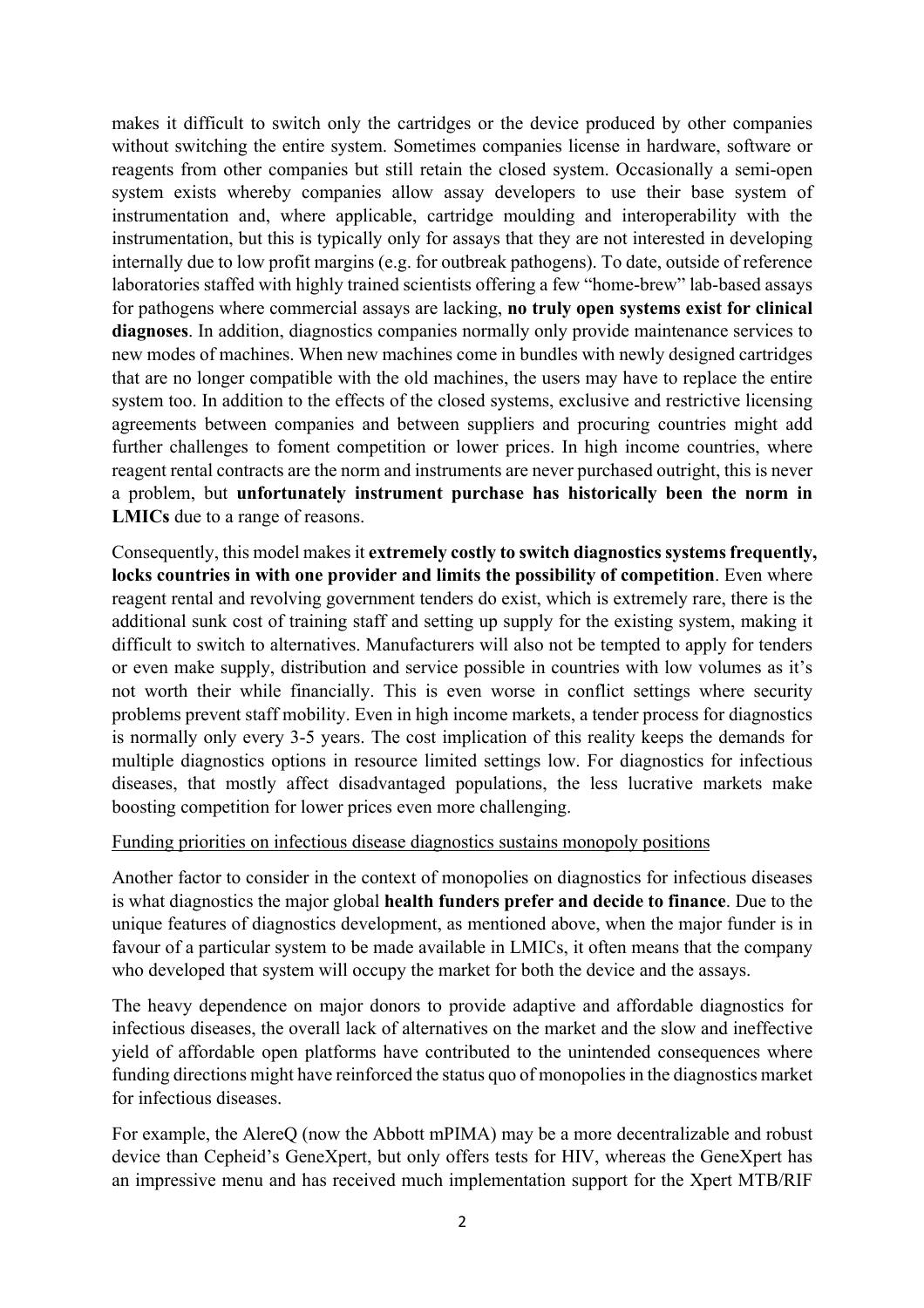test – currently recommended by WHO for everyone needing a TB test – and thus already has an established footprint in LMICs. The Gates Foundation tried to fund a "fast-followers" TB test programme, with the AlereQ TB test coming quite far in the development process, but was not successful on account of the production costs being too high and not competitive enough. As a result, TB diagnostics remain dominated by Cepheid in LMICs.

#### The role of patents and other intellectual property rights

The role of patents in the context of diagnostics market and monopoly is multifaceted. For some of the commonly used platform technologies, such as polymerase chain reaction (PCR), both the original patent and many patents on the improvements of PCR techniques, such as RT-PCR, have expired. Based on the preliminary findings of the patent landscape on the GeneXpert, AlereQ and OraQuick technologies, **the effects of competition blockage by one or two primary patents are inconclusive**, especially as compared to how blocking patents work in pharmaceutical products. It is however worth noting that the attached patent landscape report contains clear limitations. It did not analyse the perspectives from potential competitors regarding the concerned technologies, nor provide a freedom to operate conclusion in any given jurisdiction. The landscape report also did not analyse the impact of the patent portfolio on follow-on development, and especially did not analyse the extent to which patent thickets might have caused difficulties in developing effective and more affordable open platforms for diagnostics. Therefore, the **potential anti-competitive effects of the high number of secondary patents on diagnostics** on companies and researchers cannot be accounted for, whereas, in other technological fields, such an effect can play an important role on the diversity of existing tools and players on the market. Those gaps, as mentioned above, remain significant subjects for further research by global health agencies and civil society organisations.

Indeed, patents related to diagnostics technologies remain high in number. **Major diagnostics companies hold considerable numbers of patents, often bundled into thickets for various instrumentation, assays, methods and software, related to different aspects of the technologies, methodologies and devices**. Those patents, in most situations, do not seem to be able to block start-up diagnostics developers, often spin-out companies from academia, such as engineering departments, to come up with new testing technologies. However, to attract investment capital and enter into licensing agreements, or to a attract a larger company to buy them out (a common aim and exit strategy), start-up companies also resort to filing patents, which then become a critical indicator for the investors, although there is little proof that the money spent on those patents ever delivers a financial return nor reflects the extent of innovation in diagnostics. The success of a diagnostic has little to do with the list of patents and much more to do with the need, performance, competitiveness and ability to pay (i.e. whether it is reimbursed by the medical insurance).

While the blocking effects may not be as obvious as those on pharmaceuticals, **patent thickets in diagnostics pose a series of questions that are worth tackling**. For instance, it would be worth questioning the total inefficiency of patent thickets to add to diagnostics innovation, how patent portfolios work together with other exclusivities -- such as restrictive licensing, tradesecrets and technical know-how -- in sustaining the monopoly, and the extent to which some of the key public health safeguards, such as excluding the methods and procedures for diagnostic testing from being patentable, have been undermined. The literature review also indicated little in the way of patents on tests for infectious diseases and much more in terms of